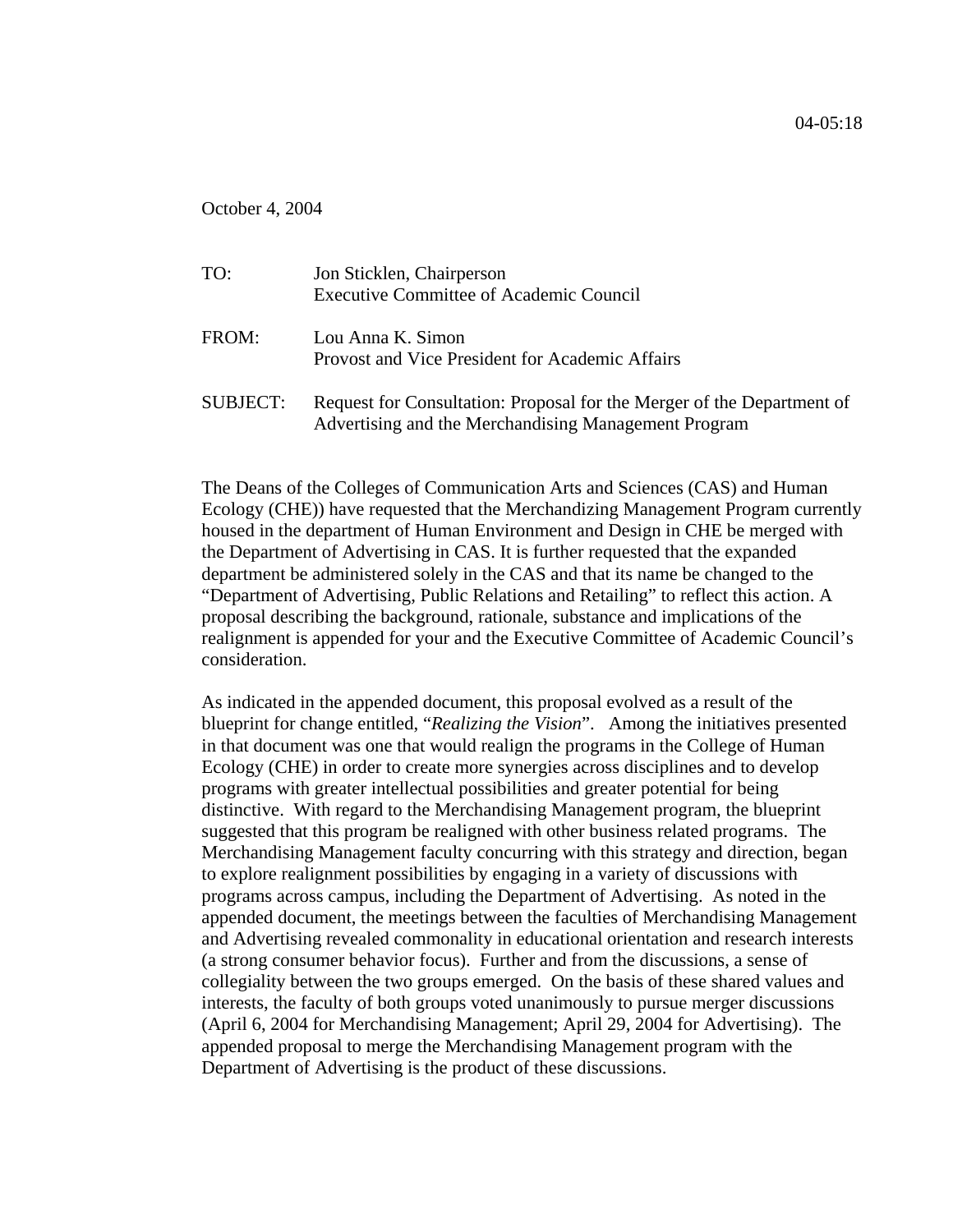The deans have informed me that the proposal for merger has been reviewed and approved by the full faculty of the Department of Human Environment and Design and the Department of Advertising. It has also received the support in the College Advisory Councils of CHE (Unanimous approval on September  $1<sup>st</sup>$ ) and CAS. Within CAS, the proposed merger was approved unanimously and enthusiastically on September  $3<sup>rd</sup>$ , though the proposed name of the new unit, "Advertising, Public Relations, and Retailing," was the subject of considerable debate before being approved on October  $1<sup>st</sup>$ . The Dean of the Broad College of Business indicates that the shift of "Merchandising Management" to "Retailing" would not create any problems for business programs and would, in fact, resolve potential issues related to the uses of the term "Management" in programs that are not accredited by the AACSB.

With consultation now completed at the unit and college levels, I seek the advice of the Executive Committee of Academic Council as to whether other University-level academic governance committees should be consulted with regard to both the proposal and the new name for the Department of Advertising. The deans of the colleges and unit faculty will be available at the October  $12<sup>th</sup>$  meeting to respond to any questions.

CC: Members, Executive Committee of Academic Council Acting Dean Salmon Acting Dean Song Chairperson Reece Professor Sternquist Assistant Provost and Assistant Vice President Banks Assistant Provost and Dean Klomparens Assistant Provost and Dean Youatt Dean Emeritus Abbett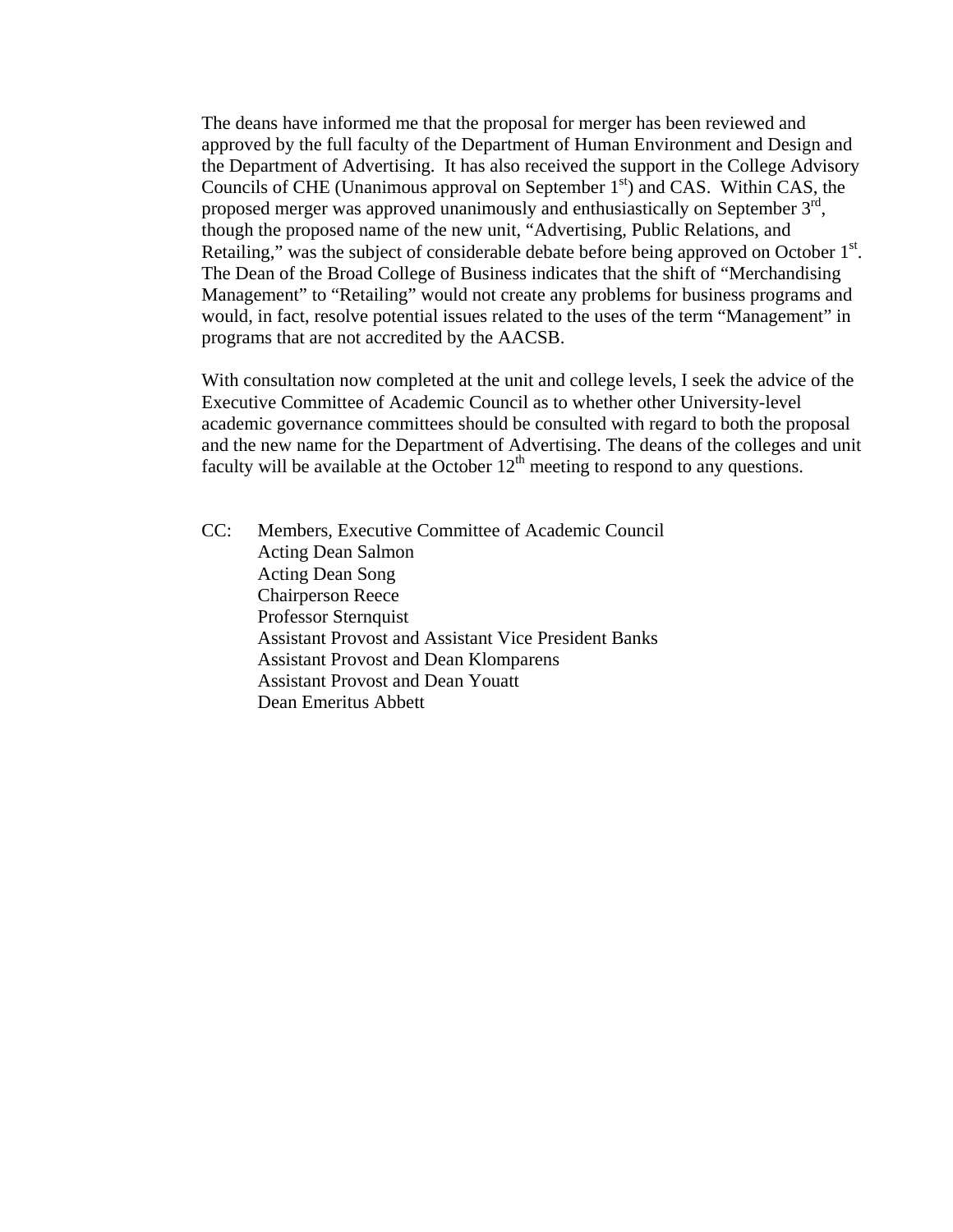# **Proposal for the Merger of the Department of Advertising and the Merchandising Management Program at Michigan State University August 19, 2004**

• Background

 On February 18, 2004, Provost Lou Anna Simon released a document entitled "Realizing the Vision," which puts forth a number of initiatives intended to strengthen undergraduate and graduate education at Michigan State University, expand living and learning options, and organize the liberal arts core for the  $21<sup>st</sup>$  century. Among the initiatives was one that would realign the programs in the College of Human Ecology (CHE) in order to create more synergies across disciplines and to develop programs with greater intellectual possibilities and greater potential for being distinctive. The Provost's plan recommended that the Merchandising Management Program be realigned with other business related programs. To explore realignment possibilities, the Merchandising Management faculty engaged in a variety of discussions with programs across campus, including the Department of Advertising.

Following initial conversations by Acting Dean Charles Salmon of the College of Communication Arts and Sciences (CCAS), Acting Dean William Abbett of CHE, and Department of Advertising Chairperson Bonnie Reece, the faculty of Merchandising Management met with senior faculty from Advertising on April 5, 2004 to discuss the possibility of a merger. From these discussions, similarities in educational orientation (a strong consumer behavior focus) and research interests emerged, along with a sense of collegiality. On the basis of these shared values and interests, the faculty of both groups voted unanimously to pursue merger discussions (April 6, 2004 for Merchandising Management; April 29, 2004 for Advertising). The Merchandising Management program has been housed in the Department of Human Environment and Design; therefore, they began discussions with their home department about the merger with Advertising. In a Department of Human Environment and Design meeting on April 16, 2004, the Merchandising Management faculty made their wishes known, that they would be pursuing a merger with Advertising. The Department of Human Environment and Design voted by formal ballot on May 12, 2004 to approve the merger.

The Merchandising Management faculty was invited to a previously scheduled Advertising planning meeting on May 11, facilitated by Dr. John Beck of LIR. Because of the new developments related to the merger, the meeting was refocused to develop a set of strategic priorities for the merger. Time was spent on creating a name and mission statement for the proposed, expanded department and on providing input to committees that would work on linkages between the programs for undergraduate education, graduate education, research, and outreach.

The recommended name for the new unit is the Department of Advertising, Public Relations, and Retailing (APRR). Adding Public Relations and Retailing to the department name will facilitate marketing the department because prospective students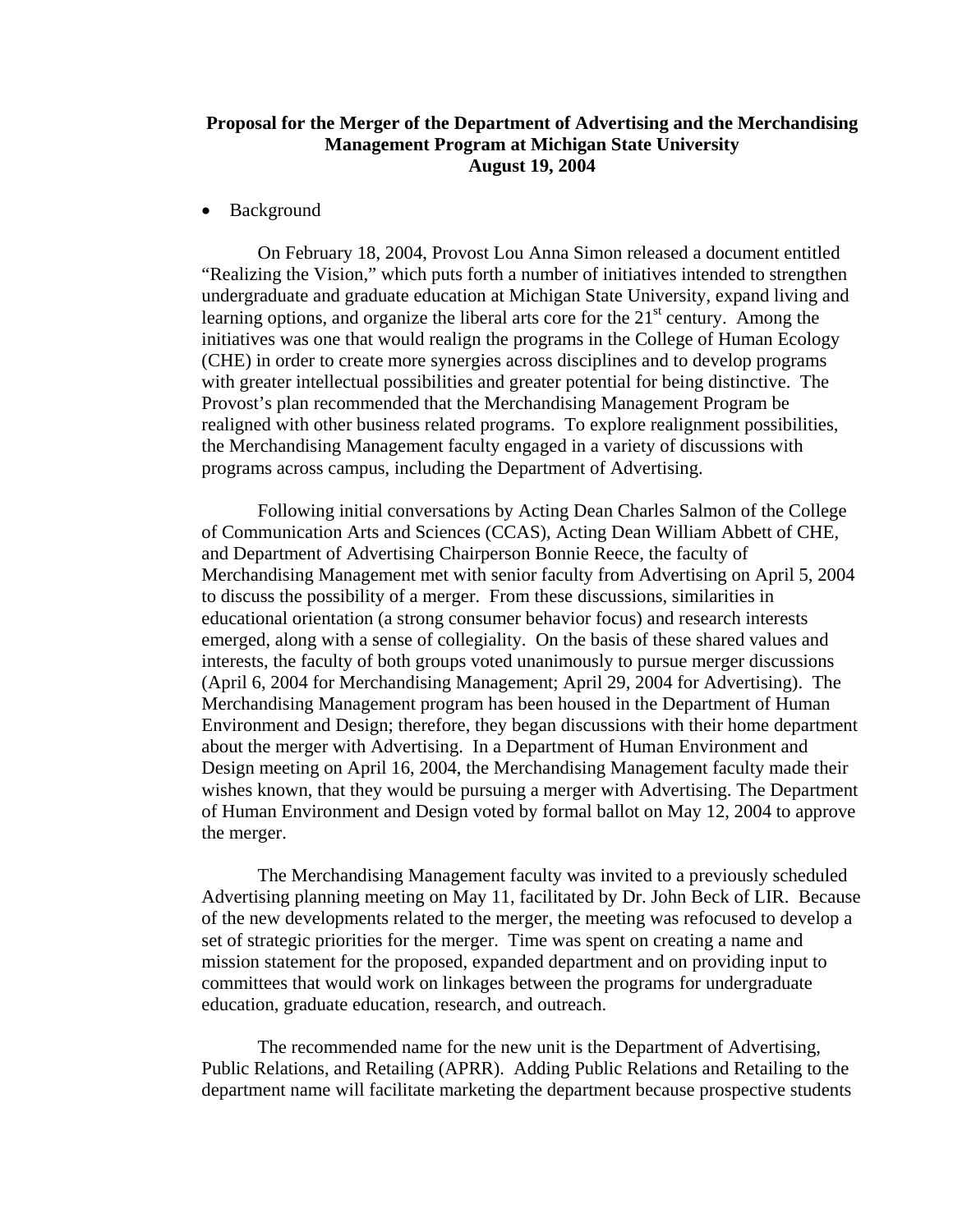will be better able to identify the programs as they search for programs in these subject areas. The undergraduate degree programs will continue to exist as separate majors, but there will be some harmonization of program requirements and some courses in each major will be opened to those in the other programs. Eventually, internship programs will be centrally coordinated The M.A. and M.S. degree programs will continue to be separate majors, with a plan to develop academic specializations within each program that enables the sharing of resources and the creation of unique academic opportunities for students. There is a strong desire to develop a joint, department level doctoral program.

• Proposed Actions

It is proposed that effective January 1, 2005 the Department of Advertising be expanded to include the programs and faculty of the Merchandising Management program currently housed in the Department of Human Environment and Design in the College of Human Ecology. It is also recommended that this expanded department be renamed consistent with its current and expanded academic programming and that it be housed in and administered solely by the College of Communication Arts and Sciences. Specifically, the combined faculties have proposed that the expanded department be named the *"Department of Advertising, Public Relations, and Retailing."*

• Rationale for Name Change

 The faculty proposes to add Public Relations to the department title to reflect the significant public relations content that is taught by faculty in the existing Advertising Department. Specifically, the Master of Arts program in Public Relations has been housed in the department since 1976, and the department also teaches the Public Relations courses within the college-wide undergraduate Public Relations specialization. No other department in the college teaches courses with Public Relations in the title, although the faculty acknowledges that some PR content is taught in courses outside Advertising. There is no other department or college with Public Relations in its title at MSU; this noticeable omission needs to be rectified so that students are aware that PR is taught at MSU.

It is proposed that the name of the Merchandising Management program be changed to Retailing and included in the expanded department's title. There are three reasons for this change. The first is that the title more accurately expresses the content of the program. Secondly, Retailing is the term used to describe the industry, so it is more parallel to the other two industry terms, Advertising and Public Relations, in the department name. The final reason is that students will be able to find this major more easily because it is a term with which they are familiar. There is no other department or college at MSU with Retailing in its title.

• Degree Programs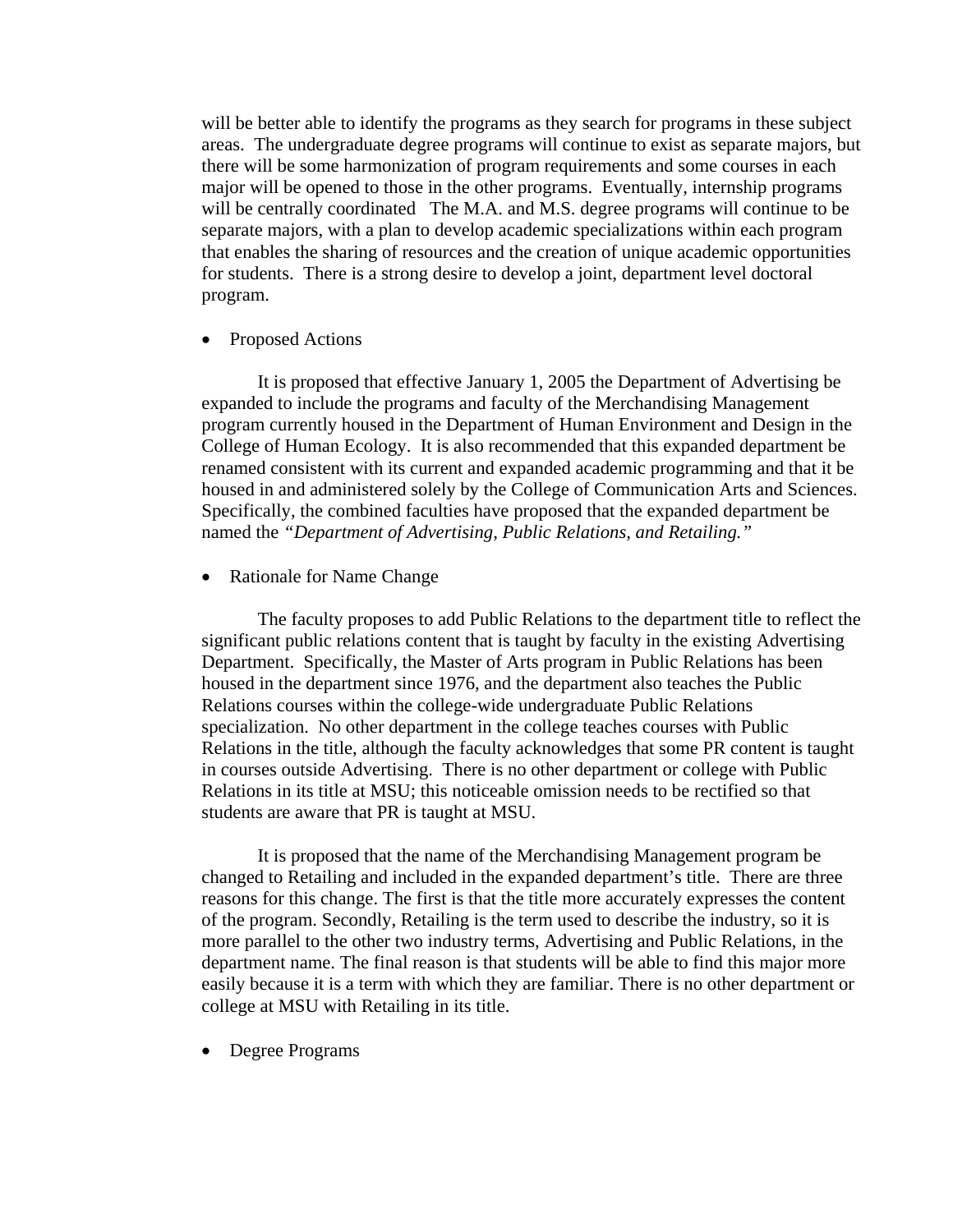There will be Bachelor of Arts and Master of Arts degree programs in Advertising. There will be a Master of Arts degree in Public Relations. The Advertising department has participated in the interdepartmental Mass Media Ph.D. program within Communication Arts & Sciences. The department will continue to participate in the undergraduate specialization in Public Relations with the Department of Communication and the School of Journalism. There will be Bachelor of Science and Master of Science degree programs in Retailing. Students who are currently enrolled in the Merchandising Management bachelor's and master's degree programs will be able to complete their respective programs.

Merchandising Management has participated in the Department of Human Environment and Design's Ph.D. program. All currently enrolled doctoral students in this will be able to complete their respective programs. Assuming approval of the merger, the faculty is currently developing a proposal to offer a coordinated Ph.D. program with Advertising and PR under the auspices of the expanded department. Upon completion of the merger, the proposal will be submitted to the college and the Graduate Council for review. Building on the scholarship and research of the faculty, the proposed program will emphasize research developments related to advertising, public relations, and retailing. Though the program will be administered by the expanded department, course offerings will continue to be available to and coordinated with the interdisciplinary Mass Media doctoral program for the School of Journalism and the Department of Telecommunication, Information Studies, and Media.

• Collaborative Activities with other Units

Advertising collaborates with the College of Agriculture and Natural Resources in the undergraduate specialization in Public Relations. ANR Communication students are allowed to apply for this specialization, and AEE 401, ANR Communication Campaigns, is one of the courses that can fulfill the campaigns requirement of this specialization. The undergraduate Advertising and Retailing programs have course requirements in the College of Business. Graduate programs also have recommended or required courses in the College of Business. In addition, there are numerous examples of research collaboration between faculty members in the expanded department and those in units within CCAS and those in other units on campus. It is likely that there will be some joint appointments between APRR and ANR Communication.

Merchandising Management and Food Industry Management have proposed a series of undergraduate specializations so Food Industry Management students could develop a specialization in Retailing, and Retailing students could develop a specialization in Food Industry Management. Additionally, both majors could select the Information Technology specialization cosponsored by the Colleges of Communication Arts & Sciences, Business, and Engineering.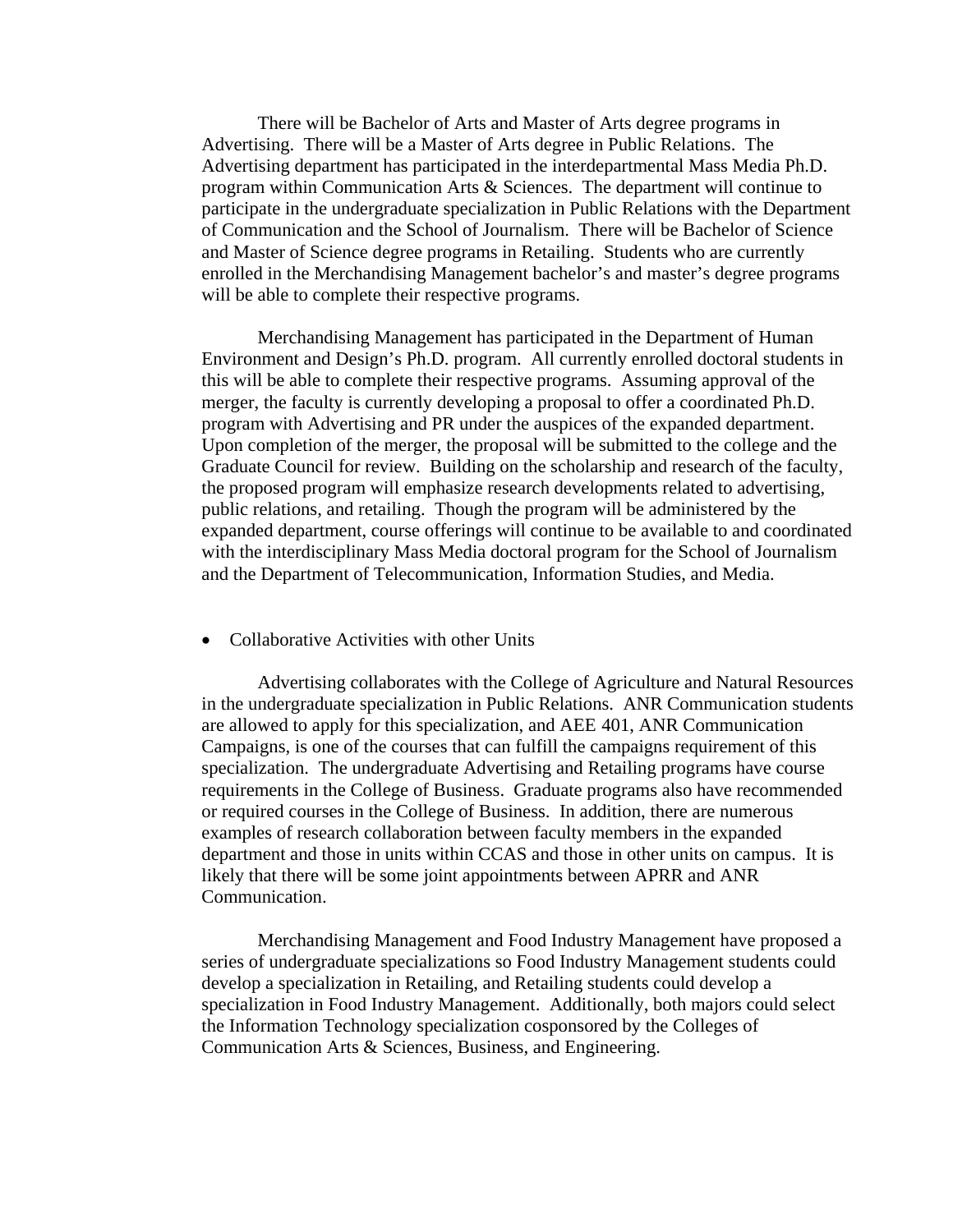Merchandising Management has a collaborative arrangement with Christelijke Hogeschool Nederland in Leeuwarden, the Netherlands. This program is an undergraduate student exchange experience.

None of these collaborations will be threatened with the merger. Rather, it is expected that the cross-programmatic synergy resulting from this merger action will enhance and potentially expand these collaborations.

• Common Research Interests in Programs to be Integrated into the New Department

The faculty members in APRR have identified the following common areas with high potential for interdisciplinary research and outreach: (1) international and crosscultural commerce; (2) technology in commerce; and (3) creativity in commerce. A number of more specific topics for research collaboration were developed during a brainstorming session. These included advertising, public relations, and retailing aspects of health care and banking, consumer perceptions of risk, corporate reputation, global branding, data mining techniques, and channel relations. It is likely that an APRR research center will be developed in the future to facilitate grant activities, to serve industry clients, and to expand outreach activities.

• Options for Joint Activities and Resources

The following is an abbreviated list of activities in which the Department of Advertising, Public Relations, and Retailing expects to participate.

- o Newly formed interdisciplinary Ph.D. program with specializations in each program area as well as opportunities for use by programs such as Food Industry Management and Hospitality Management
- o Expanded joint faculty appointments across unit and/or College lines
- o Joint grantsmanship activities
- o Joint research and outreach initiatives
- o Expanded industry advisory board (to supplement the current advisory boards in Advertising and in Merchandising Management)
- o Joint research center
- o Dual or major/minor master's degrees and certificate programs
- o Cross-listing of courses
- o Common course, Consumer Behavior, will be required for all students in the department and taught by members of participating units.
- Relative Size of Programs

The table below shows the relative sizes of the units involved. The integrated unit would have more than 1250 undergraduate students, 70 master's students, and 20 doctoral students. In Advertising, there are 10 faculty members in the tenure system plus 5 full-time fixed-term people. Due to administrative appointments, this equates to 13.25 teaching faculty, for a 70:1 student/faculty ratio. This ratio actually understates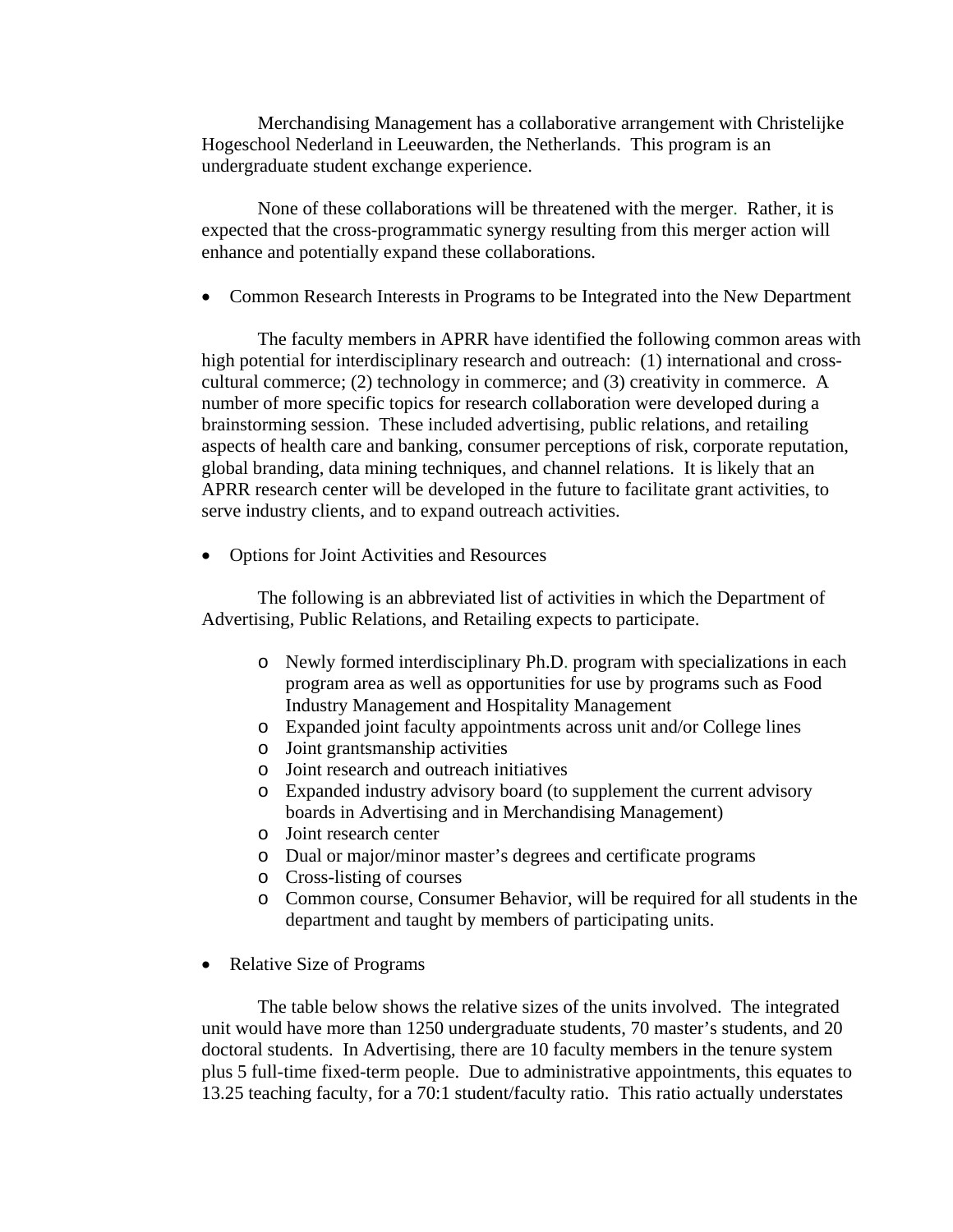the effective load, because faculty members in Public Relations are responsible for teaching courses in the undergraduate specialization, and about two-thirds of those students are from outside the Advertising major. In Merchandising Management, there are five faculty members in the tenure system, but split appointments make this equivalent to about 3.75 people, for a 112:1 student/faculty ratio. Merchandising Management has been promised three new faculty lines, one of which would be split with Food Industry Management, and one split appointment will be converted to fulltime, so the future student/faculty ratio should decline to about 63:1.

| Unit         | Tenure  | Specialists/Fixed   | Undergrad       | Master's   Ph.D. |          |
|--------------|---------|---------------------|-----------------|------------------|----------|
|              | System  | <b>Term Faculty</b> | <b>Students</b> |                  | Students |
|              | Faculty |                     |                 | <b>Students</b>  |          |
| Advertising  | $10*$   |                     | 846             | 63               | 15       |
| Merch.       | $5**$   |                     | 411             | 10               |          |
| Mgt.         |         |                     |                 |                  |          |
| <b>Total</b> | 15      |                     | 1257            | 73               | 24       |

Table 1. Faculty and students in participating units (Spring 2004, OPB web site)

\* Includes Reece (dept. chair) and Salmon (acting dean) \*\* Includes Pysarchik and Kwon, who have partial appointments

• Faculty Reassignment Plan

The APRR department chairperson will administer the faculty. Assuming merger approval, Merchandising Management appointments will be transferred to the APRR department effective January 1, 2005. The APRR department will assume responsibility for unit-level academic personnel decisions (assignment, annual review, salary adjustment, appointment, promotion and tenure) consistent with the Academic Personnel Policies and Procedures of Michigan State University and the requirements associated with the participating colleges. While the APRR department will be functionally responsible for personnel decisions effective January 1, 2005, the 2005-06 academic year will be considered as a transitional year during which the leadership and governance structures of the faculty member's former unit will be consulted in personnel decisions.

• Fixed Term Faculty, Academic and Non–academic Staff Reassignment Plan

The Merchandising Management non-academic staff position will be transferred from Human Environment and Design to APRR. This position is designated as core support for the teaching/research and outreach of the Merchandising Management program. This position is in addition to the current non-academic staff positions currently in Advertising.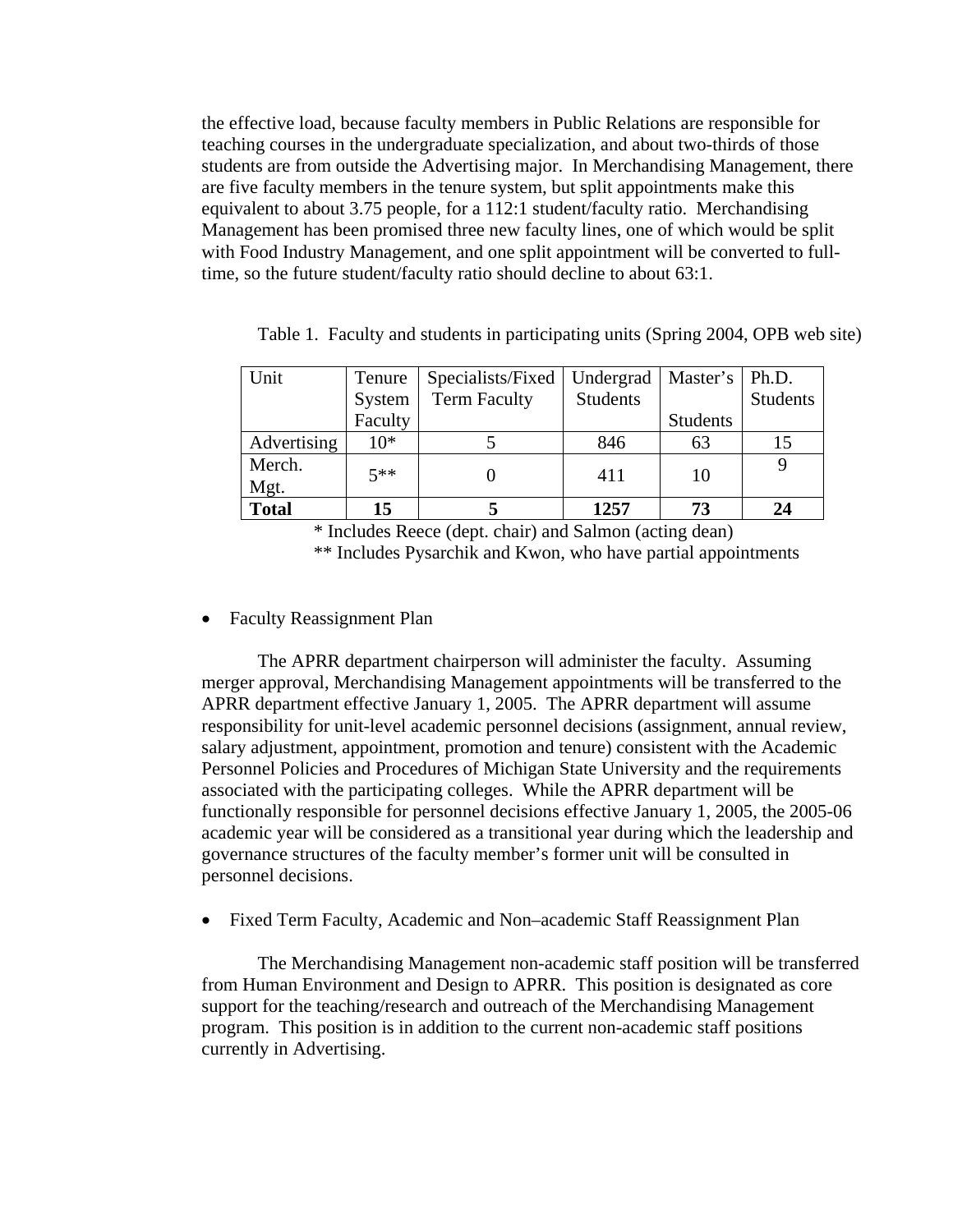The College of Communication Arts & Sciences has centralized advising for undergraduate majors within the college. Because of the increased workload associated with the addition of 400+ more undergraduate students, an additional Specialist/Advisor will be transferred from Human Ecology Advising Center to the CCAS Student Services unit.

• Administrative Structure

 The APRR department will be administered by a chairperson, who reports to the Dean of Communication Arts & Sciences. This chairperson is selected in consultation with the department faculty. The Advertising and Merchandising Management programs have well-established national and international reputations; therefore, the unique program identifications and visibility will be maintained. Because each of the programs of the department has discrete undergraduate and master's degree programs, each program will have a Program Coordinator. The program coordinators will report to the department chairperson for all operational matters.

• Governance Structure

The bylaws of the expanded department are currently being developed in conformance with the bylaws of the Colleges of Communication Arts & Sciences and the MSU Bylaws for Academic Governance. Upon completion, the bylaws will be submitted to the CCAS CAC for review and approval. In developing the governance structure, emphasis is given to the promotion of integrative (cross-programmatic) faculty decision making while sustaining the essential content integrity of the discrete programs.

• Implementation Plan

The following implementation plan has been proposed with the concurrence of the deans of Communication Arts & Sciences and Human Ecology.

- 1. November 15, 2004: Presidential approval to merge Merchandising Management into the department of Advertising and to change the name of the expanded unit to the Department of Advertising, Public Relations, and Retailing.
- 2. January 1, 2005: Establishment of the merged department of Advertising, Public Relations, and Retailing (APRR)
- 3. February 4, 2005: CAS College Advisory Council approval of proposed Ph.D. program
- Consultation with Affected Faculty and Faculty Governance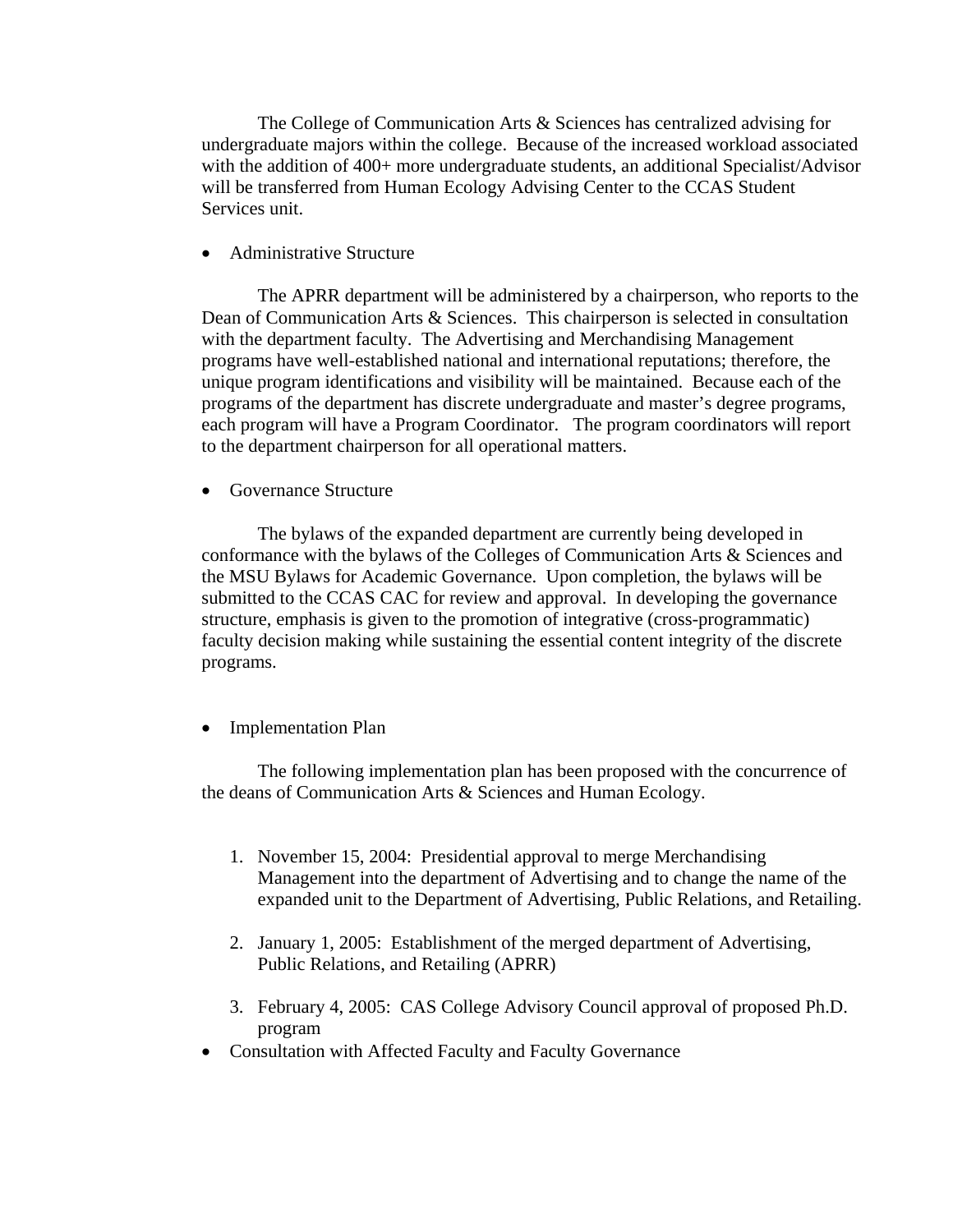In consultation with the deans of Communication Arts & Sciences and Human Ecology, the following consultation has been or will be undertaken to inform administrative decisions related to this action:

| April 2004     | Vote of approval by Advertising faculty                     |
|----------------|-------------------------------------------------------------|
| April 2004     | Vote of approval by Merchandising Management faculty        |
| May 2004       | Vote of approval by Human Environment and Design faculty    |
| September 2004 | Approval of merger recommended by Communication Arts &      |
|                | <b>Sciences College Advisory Committee</b>                  |
| September 2004 | Approval recommended by College of Human Ecology College    |
|                | <b>Advisory Committee</b>                                   |
| October 2004   | Approval of proposed unit name recommended by               |
|                | Communication Arts & Sciences College Advisory Committee    |
| October 2004   | Presentation to Executive Committee of the Academic Council |
|                | (ECAC)                                                      |
| November 2004  | Presentation to Provost and President for action            |

### • Consultation with other Affected Units

The proposal to change the name of the Department of Advertising to the Department of Advertising, Public Relations, and Retailing will be circulated to the deans of the colleges for comment at the beginning of the Fall Semester 2004. Commentary will be collected and submitted to the Provost for consideration in advance of authorizing a change in unit designation.

Enclosure: Department Mission Statement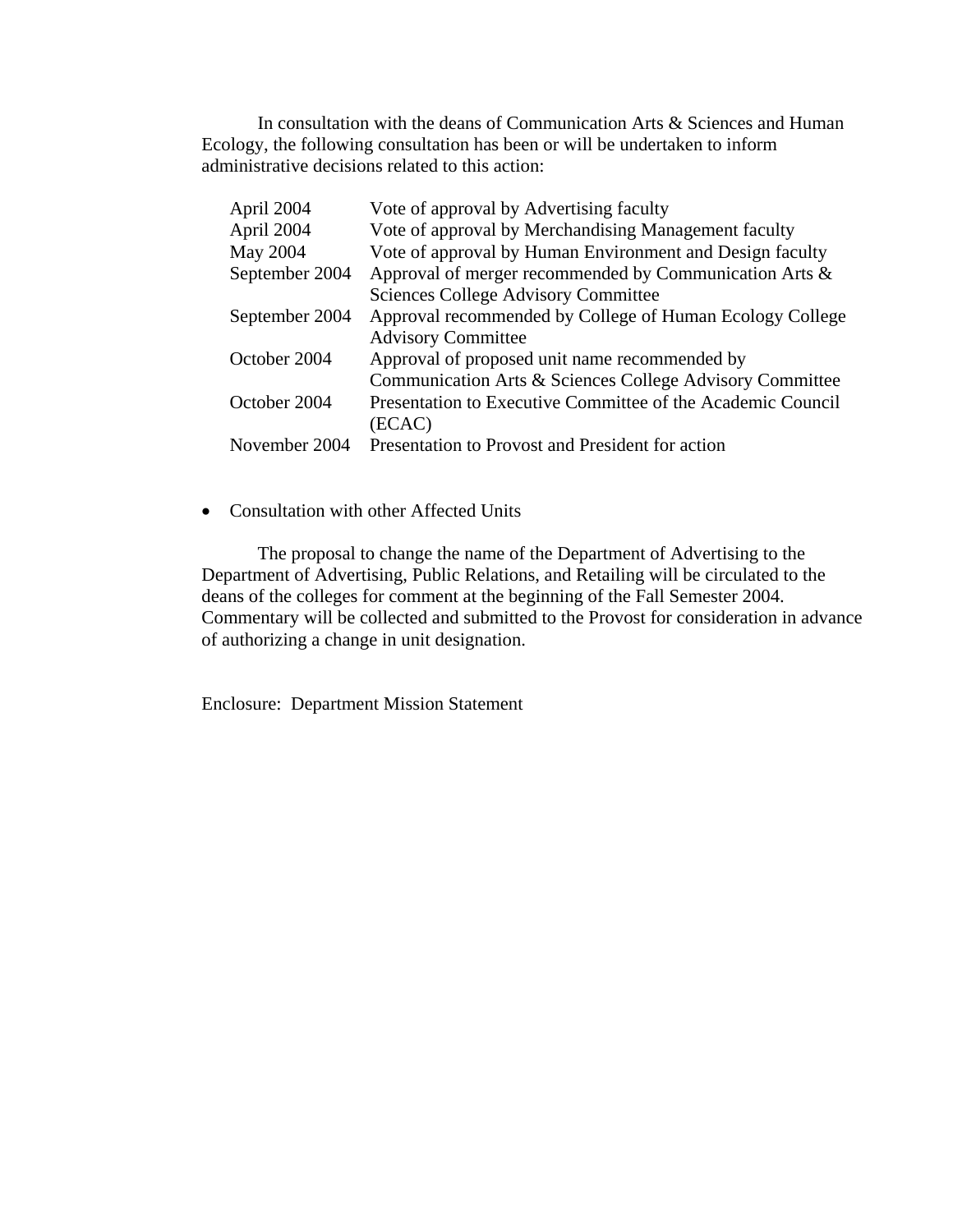#### Department of Advertising, Public Relations, and Retailing

 The newly-formed Department of Advertising, Public Relations, and Retailing (APR) links communication to commerce through the merging of Michigan State University's (MSU) signature programs in these fields of study. Graduates of these programs will be prepared to plan, implement and evaluate promotional and retailing strategies. The focus on global best practices and research-based knowledge in these industries is unique to MSU. The combination of the creative with the managerial expertise provides a difficult to duplicate advantage. Students will be well-versed in theories from the social sciences and economics so that they are able to innovatively analyze, diagnose and solve managerial and creative problems.

# MISSION STATEMENT

 It is the mission of the Department of Advertising, Public Relations, and Retailing to provide leadership to their respective industries through world-class programs that emphasize the importance of research, outreach and teaching excellence. To accomplish this mission, we will:

- Generate and disseminate new knowledge to our constituent groups of academic, governmental and industry colleagues, and students.
- Monitor and assess the global business environment to identify and interpret dimensions of change and incorporate them in our programmatic thrusts.
- Evaluate and integrate important new technologies and technological strategies that are changing the nature of audiences, publics, customer relationships and the business environment.

# DEPARTMENTAL GOALS

- 1) Establish awareness and a reputation for the new departmental concept of allying the marketing disciplines of advertising, public relations, and retailing.
- 2) Continually advance the reputations of the department's programs in advertising, public relations, and retailing.
- 3) Increase extramural funding for research and program development.
- 4) Expand international programs and research agenda.
- 5) Expand delivery modes and use of technology for all APR programs to attract and provide access to non-traditional audiences (e.g., summer or weekend programs, certificate programs, on-line degrees, etc.).